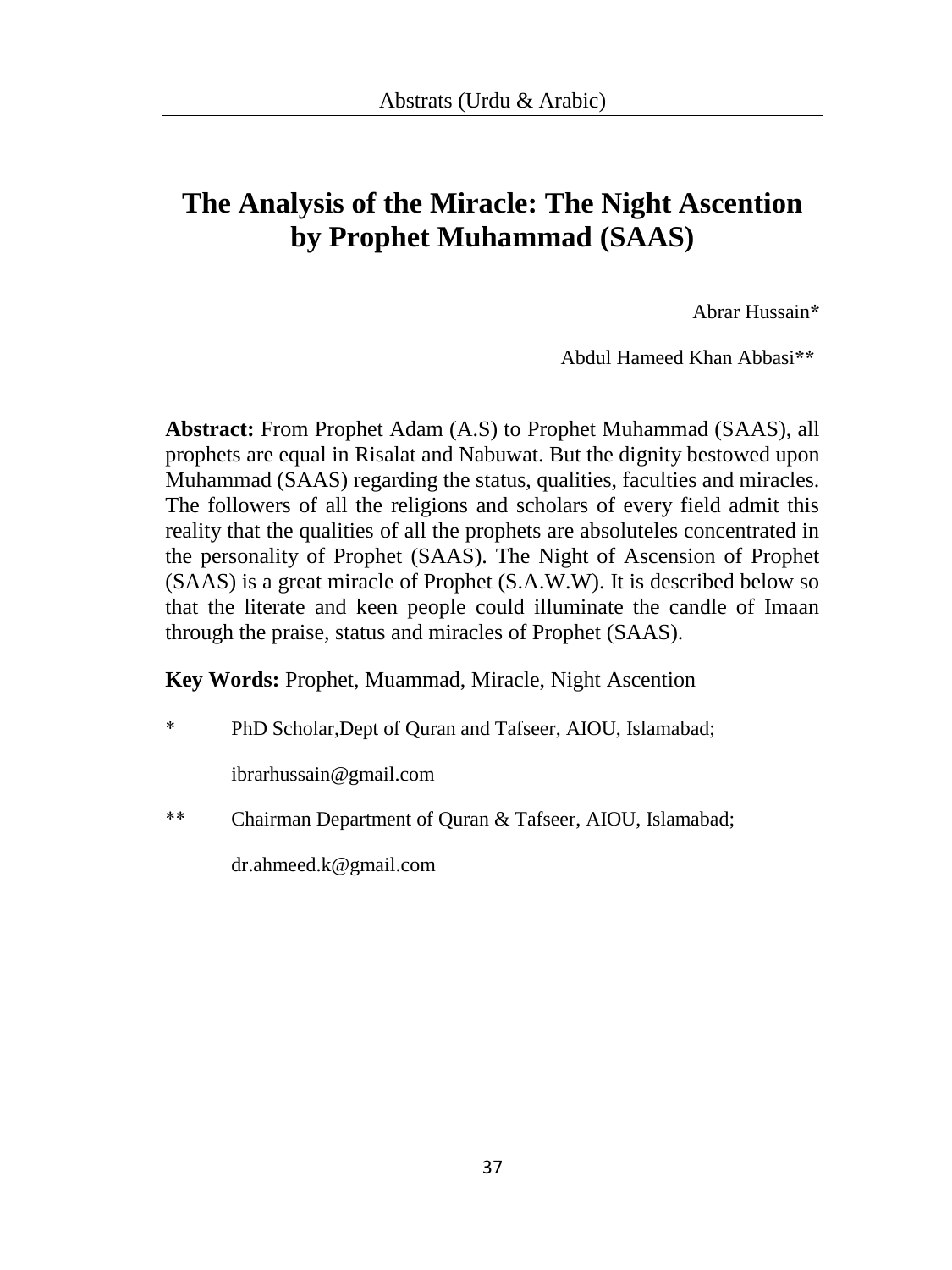## **The Analysis of Prophet Muhammad's (SAAS) and Pre Islamic Art of Oration**

Ahmad Saeed \*

Syed Muhammad Izfar Haider\*\*

**Abstract:** Oratory (خطابت) has been of much importance in human history. In pre Islamic period, a speaker had a very important place in Arab society. Speaker used to address on many different occaisions i.e war, death and marriage etc. but there were many faults in their speeches and speech methods. When Hazrat Muhammad  $(\frac{36}{10})$  who is last prophet of Allah announced his prophethood, Allah Tala bestowed him with many qualities; one of them is oratory or eloquence. Traditionists have narrated more than six hundred speeches of Hazart Muhammad  $\approx$  in their books. The art of oration of Hazrat Muhammad  $\mathcal{F}$  and art of oration in pre Islamic period have been discussed in this ariticle. Currently different Muslim speakers deliver speeches in different ways which are not according to Sunnah of Hazrat Muhammad  $\ddot{\mathcal{E}}$ , Due to this practice they are criticised by the masses. This article will help them to adopt the qualities of the oratory of Hazrat Muhammad 2.

#### **Key Words:**

| *  | MPhil Scholar, Department of Islamic studies, The University of |
|----|-----------------------------------------------------------------|
|    | Faisalabad: rasgcuf@gmail.com                                   |
| ** | Assistan Professor, Department of Islamic studies, The          |
|    | University, Faisalabad:dr.izfarhaider@gmail.com                 |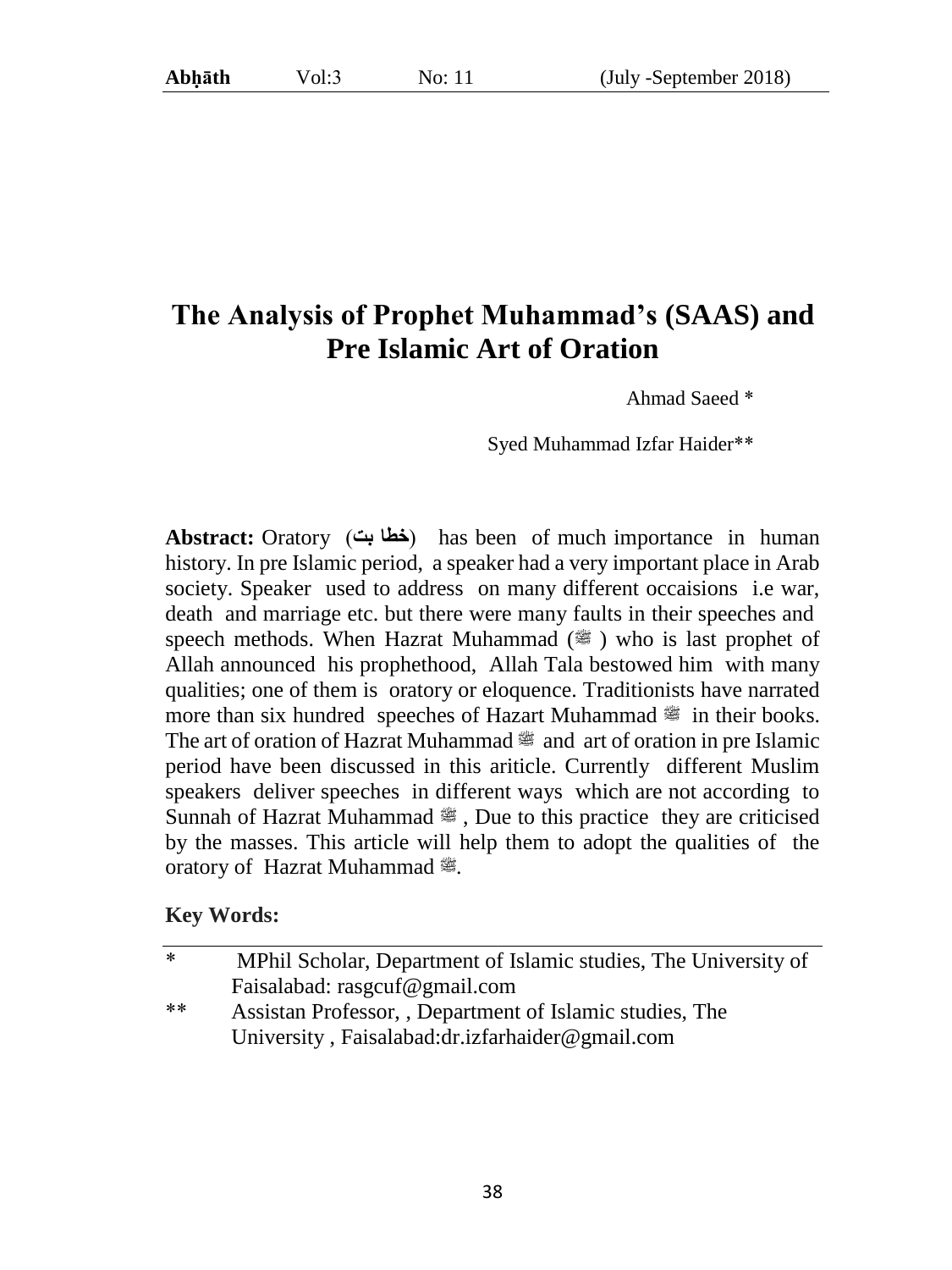# **The Basic Principles of Education in Prophet Muhammad (SAAS) Era and their Utilities in contemporary Era**

Muhammad Karim Khan٭

Ali Akbar Alazhari ٭٭

**Abstract:** Islam has concentrated upon the education and seeking knowledge. For this purpose rules and regulations have been made in the light of the Holy Qura'an and Sunnah about supermacy of the knowledge, the teacher and the student.In this Article such type of rules and regulations have been discussed briefly which have been appointed by the Prophet of Islam ( $\ddot{\mathcal{L}}$ ) through the various Ahadith. A Muslim society can only be flourished systemetically and smoothly it adopting these basic principles for the sake of revival of Islamic culture and urbanity.So being Muslims we ought to act upon these prescribed principles of Islam.

**Keywords:** Prophetic era, Education, Society, Principles

\* Assistan Professor, Department of Islamic studies, ICBS, Lahore: Karimkhan52@yahoo.com

\*\* chairman , Department of Islamic studies, The Universti of Lahore

drazhari@gmail.com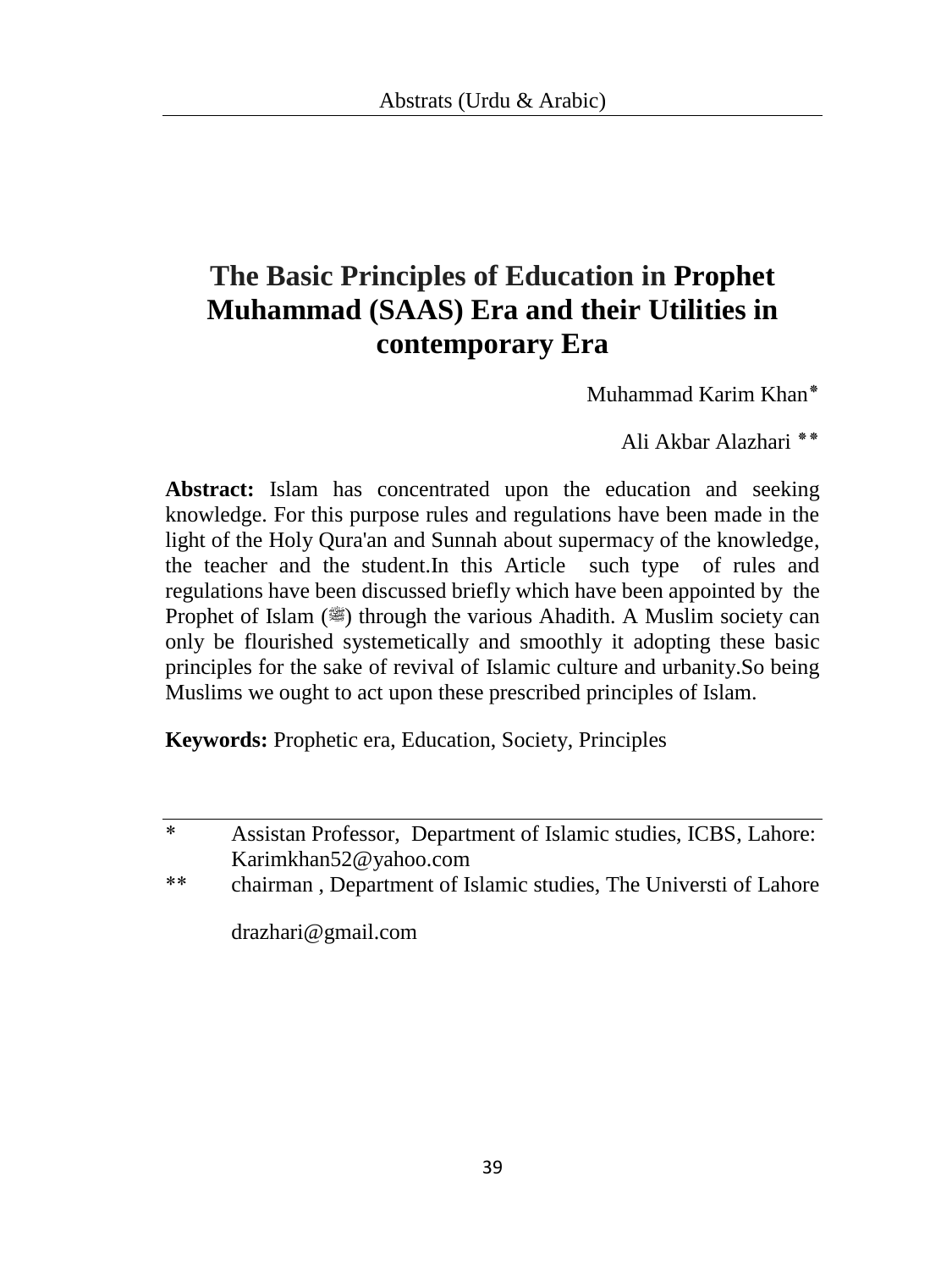#### **Tendencies, Causes and Remedies of Terrorism**

Hafiz Muhammad Ishaq\*

**Abstract:** Present Terrorism is a challenge all over the world but over this long period of time no any country has succeeded in defining terrorism. Due to the involvement of all over the world, therefore the word "terrorism" does not refer to a well-defined and it is widely doctrine. The terrorism has been a serious security problem demanding the internationally countermeasures. After the 9/11 the western scholars and politicians have classified all terrorist acts as a threat for international peace. Due to the terrorism, many questions were raised about Islam. Although the Islam is peaceful religion. Islam preaches and the advocates numerous values of non- violence and peace- building. The terrorism, jehad and freedom movements are different terms. Many scholars are going to mix-up the concept of freedom movement to the terrorism. That is why some western scholars define the word "terrorism" in wide concept, like F.B.I narrates that "terrorism is the unlawful use of, or threatened use of force or violence against individuals or property to coerce and intimidate government or society, often to achieve political, religious or ideological objectives. In the view of above definition, there is no difference between terrorism and same terminologies. The common causes of spreading terrorism are poverty, injustice and lake of aduction in different societies. In this situation the role of UN and OIC is very incredible. All people should educate the people to understand the differences in religions, freedom and human behaviors and should think of peace and equality of all human being.

**Keyword**s: Terrorism, Freedom, Society, Effects, Remidies

\* PhD Scholar, GC University, Faisalabad:muftiishaq@gmail.com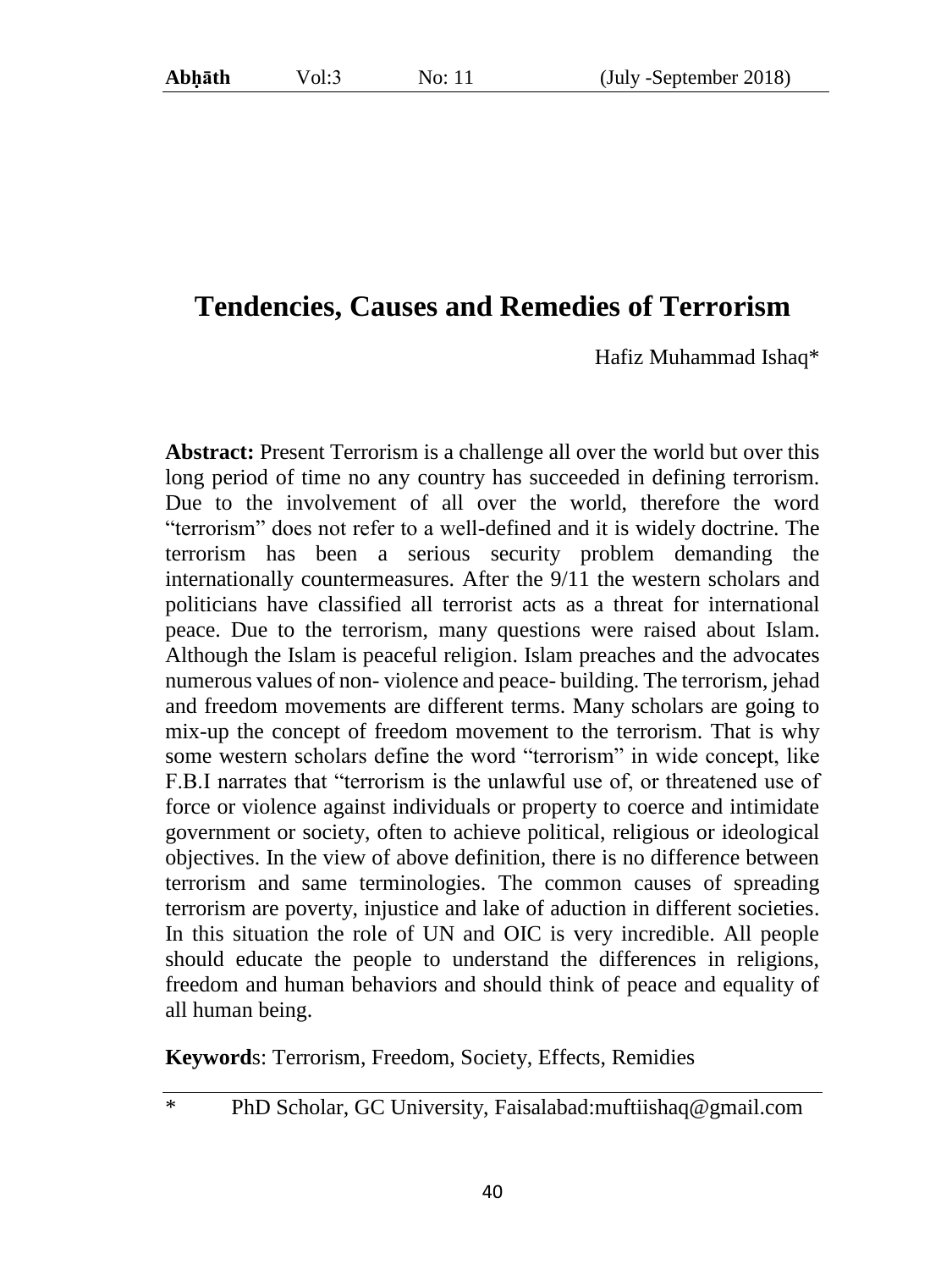### **The Ideology of State and Station: the Comparative analysis of the Opinions Sheikh Ali Bin Usman Hajveri and Shiekh Shahab-ul-Din Soharwardi**

Ata-ul-Mustafa Mazhari\*

Mazhar Hussain\*\*

**Abstract:** For self-awarness, various stages are known as Maqamat or the 'stations', which are attainable through continuous spirtual practices and sincere efforts. While 'haal' or state can only happen by the grace of Allah. It is also said that 'Maqam' represents a spirtul station, where the seeker finds him after sincerely treading the spiritual path for a while. How ever, haal occours spontaneously as spiritual gift. In this article, it is tried to compare the concept of the famous Sufi scholars regarding the theory of state and station in Sufism.

**Keywords:** Self-awarness, station, spirtual, practices, state, grace, seeker, occours, gift, famous

| $*$ | PhD Scholar, GCU, Lahore: attaualmustafa4592@gmail.com   |
|-----|----------------------------------------------------------|
| **  | PhD Scholar, GCU, Lahore: mazharhussainbhadroo@gmail.com |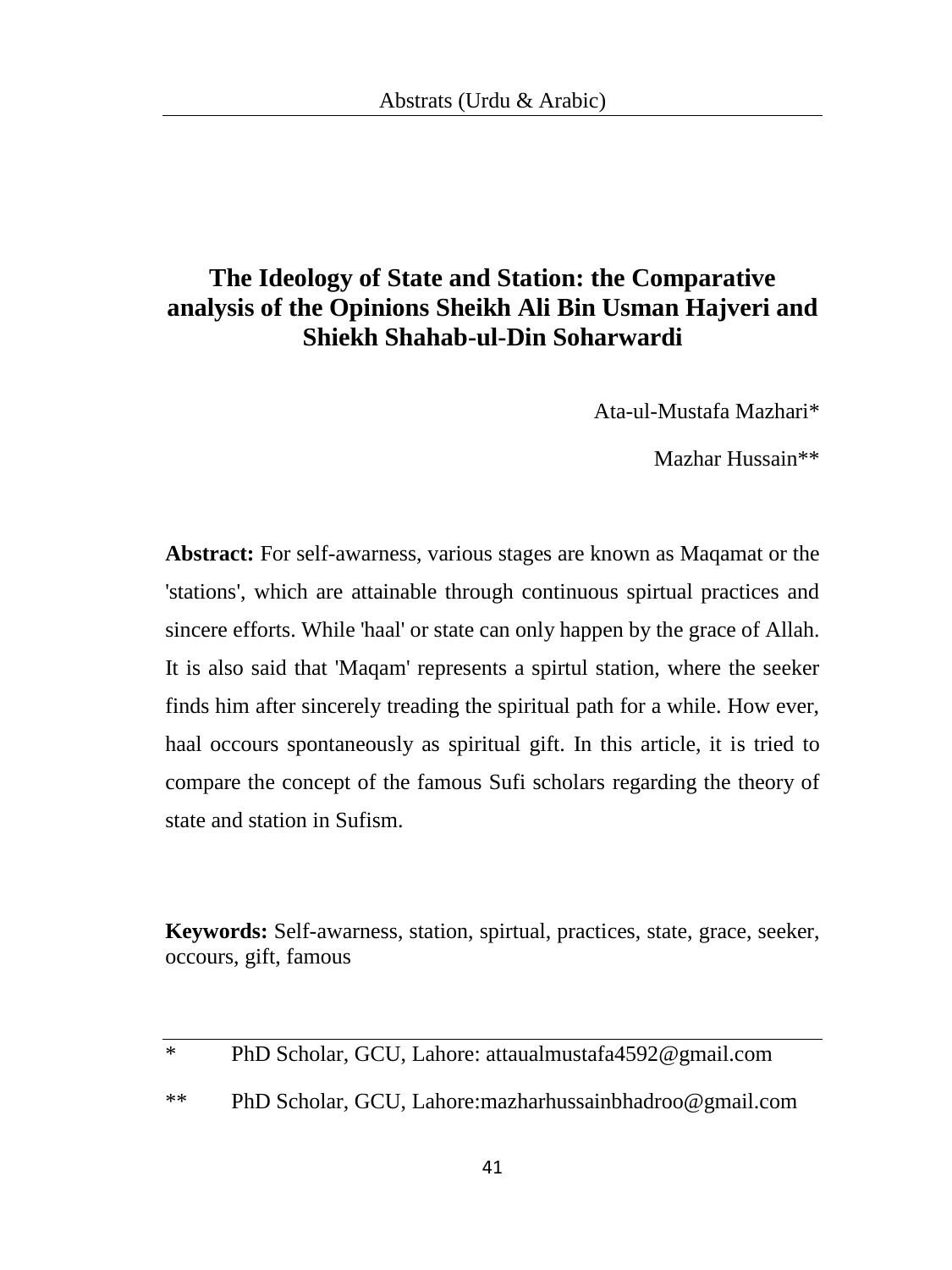## **Importance of Teachings of Sayyed Ali Bin Usman Hujvery in Present Era (In the light of Kashf ul Mahjoob)**

Nayab Gul\*

Muhammad Waris Ali\*\*

**Abstract:** Sayed Ali bin Usman Al - Hujvery is a great saint of 5<sup>th</sup> century of Hijrah. His teachings have much role to purify the society from sins and maltreats. The objective of this article is to highlight the contribution of Sayyed Ali Hujvery to make the society peaceful and beneficial for all human beings. Kashf ul Mahjoob is the masterpiece of Sayyed Ali Huvery in this context. The principles and teachings described in this book have been collected and analyzed in the perspective of present situation of the country, nation and the whole world. It has been written in very comprehensive and easy way. We can have guidance from his book for almost every aspect of life. For maling an ideal and peaceful society we should propogate comprehend the teachings of this saint and adopt them in our lives in practicable way.

**Key Words:-** Sayyed Ali Bin Usman Hujvery, Teachings, Kashf ul Mahjoob, Society, importance.

| $\ast$ | PhD Scholar, Department of Islamic Studies, Lahore Garrison |
|--------|-------------------------------------------------------------|
|        | University, Lahore.nayyabgul786@gmail.com                   |
| $\ast$ | Assistant Professor, Department of Islamic Studies, Lahore  |
|        | Garrison University, Lahore: mwarisali@lgu.edu.pk           |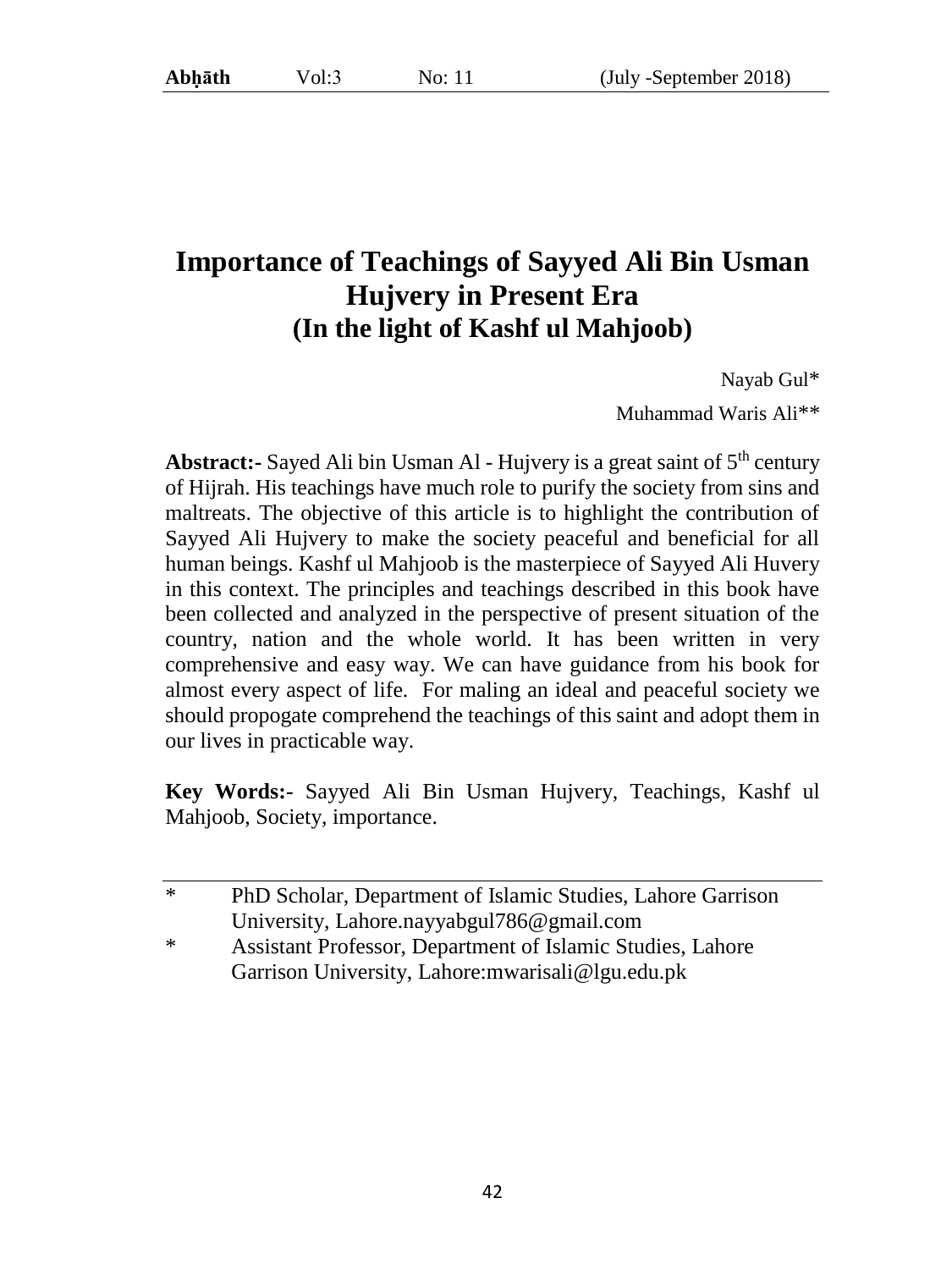## **The Role of Ministry of Interfaith Religious Harmony & other Organizations in Religious Tolerance**

Imtiaz Ahmad\*

**Abstract:** Human society is like a bouquet, in the form of a bouquet, the flowers of different colors cause its beauty, as well as the human society is also the name of different types of different kinds and different groups of people, and this is the beauty of its beauty. While the beauty of mind, tolerance, tolerance, tolerance and mercy, etc. make the society not only beautiful, but the society seems to be doing these things by developing them, and the society evolved from these qualities. They are so sick, unhealthy, extremit, anger, violente, lawlessness they are involved in disaster prone. In this siluation govt in organizations have much role to minimize the terrorism. This article addres the obligaliens and role of the organization.

#### **Keywords:**

\* Lecturer, Islamic Studies, Bahria College, Islamabad

[imtiazahmed010@gmail.com](mailto:imtiazahmed010@gmail.com)